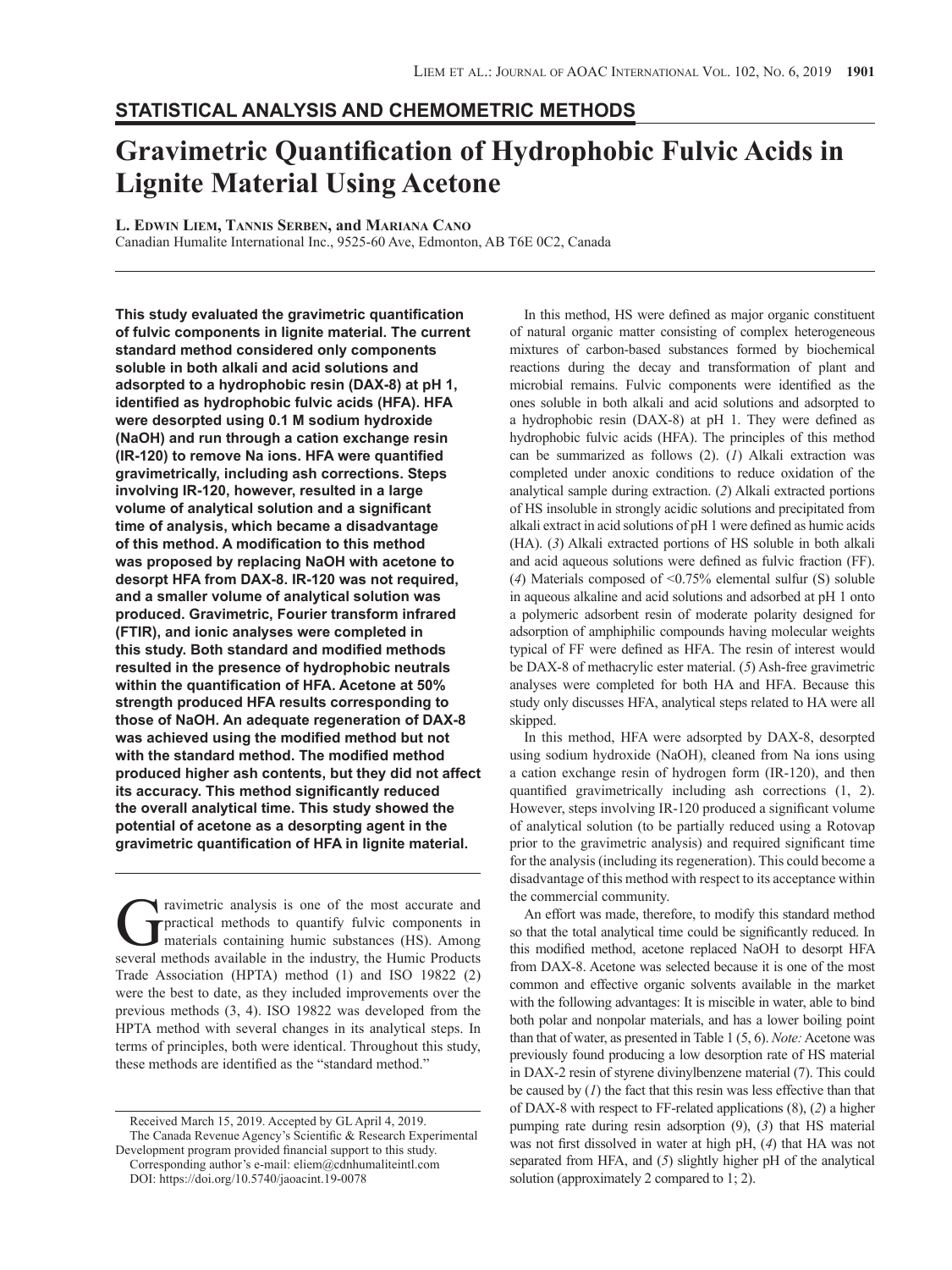|  | Table 1. |  |  | <b>Acetone properties</b> |  |  |  |
|--|----------|--|--|---------------------------|--|--|--|
|--|----------|--|--|---------------------------|--|--|--|

| Parameter              | Value            |
|------------------------|------------------|
| Molecular weight       | 58.08 g/mol      |
| Empirical formula      | $C_3H_6O$        |
| Boiling point          | $56^{\circ}$ C   |
| Freezing point         | $-95^{\circ}$ C  |
| Specific gravity       | 0.79             |
| Water solubility       | Total (miscible) |
| Solubility parameter   | 10.0             |
| Polarity (water = 100) | 35.5             |
| рH                     | 7.0              |
| Acetone                | 99.8%            |
| Water                  | 0.2%             |
| Methanol               | < 0.02%          |
| Alcohol                | < 0.005%         |
| Aldehyde               | < 0.002%         |

In this modified method, NaOH would not be added during DAX-8 desorption, and therefore, IR-120 would not be required. Steps involving IR-120, including its regeneration, would all be skipped. A smaller volume of analytical solution with a lower boiling point would be produced, such that a Rotovap would not be necessary. The solution could directly be quantified for HFA.

The substitution of NaOH with acetone might, however, have effects on the principles. The following items needed to be addressed and carefully evaluated in this study. (*1*) NaOH would exchange (i.e., desorpt) all organic acid anions, whereas acetone would dissolve (i.e., desorpt) all organic components, resulting in the possible presence of hydrophobic neutrals (HN) within the quantification of HFA (7, 10, 11). (*2*) During DAX-8 regeneration, steps using deionized (DI) water and hydrochloric acid (HCl) might not be sufficient because of the possible presence of HN within the analytical solution. (*3*) Because IR-120 would not be required, Na cations added during alkali extraction would still be in the analytical solution, which might affect the accuracy of gravimetric analysis.

A laboratory study was completed with the main objective of evaluating the use of acetone as the desorpting agent and whether this modified method could speed up the total analytical time while still maintaining its principles and accuracy.

#### **Experimental**

A lignite sample from North Dakota was used in this study. Its chemical compositions were analyzed by a third-party laboratory and presented in Table 2 (12). Thirty-four runs were completed in this study, including 28 runs using the lignite sample and 6 blank runs using DI water. The standard method was used in 11 runs, and the modified method was used in 23 runs. Four runs were analyzed by a third-party laboratory for Fourier transform infrared (FTIR) spectra, 28 runs were quantified gravimetrically in-house for HFA by Canadian Humalite International Inc., and 2 runs were analyzed using inductively coupled plasma (ICP) by a third-party laboratory for Na and chloride (Cl) ions (*see* Table 3 for the Experimental Protocol). Run 1 (Lignite-Standard-1) represented the first run completed in this study, i.e., the first replication of the lignite sample using the standard method; Run 16 (Lignite-Modified75%-4) represented the 16th run completed in this study, i.e., the fourth replication of the lignite sample using the modified method at 75% acetone strength; Run 32 (Blank-Modified50%-5) represented the 32nd run completed in this study, i.e., the fifth replication of DI water using the modified method at 50% acetone strength; and so on.

Differences in analytical steps between the two methods were as follows. The standard method used NaOH at 0.1 M strength as a desorpting agent, IR-120 to remove Na ions from the analytical solution, and a Rotovap to partially evaporate the solution prior to its gravimetric analysis. For the regeneration of DAX-8, two columns of DI water, one column of 0.1 M HCl, and one column of DI water were used in each of 11 runs. The modified method used acetone at 25, 50, and 75% strengths as the desorpting agent. IR-120 was not required, and no partial evaporation using a Rotovap was needed. For the regeneration of DAX-8, two columns of DI water, one column of 0.1 M HCl, and one column of DI water were used in each of 12 runs (Runs 2–4, 7–12, and 14–16), and two columns of DI water, one column of 0.1 M HCl, one column of 50% acetone, and one column of DI water were used in each of 11 runs (Runs 20–24, 26, and 28–32).

Principles of this modified method would be evaluated using FTIR and gravimetric analyses. These would determine the nature of organic components being analyzed (i.e., HFA and/or HN). Many articles have been published differentiating FTIR spectra of hydrophobic acids and HN generated from different water and soil samples (10, 13). A more straightforward approach was taken in this study by considering only absorbance readings at 2922 and 1701  $\text{cm}^{-1}$ , representing C-H and C=O groups, respectively. The C-H group was assumed to be responsible for the negative charge behavior at pH of <7, as in the case of HFA. The C=O group was assumed to be responsible for the neutral charge behavior, as in the case of HN (14, 15). Both analyses would also determine the performance of DAX-8 regeneration steps.

The accuracy of this modified method would be evaluated using gravimetric and ionic analyses. The gravimetric analysis would determine the right strength of acetone as the desorpting agent, corresponding to HFA results produced by the standard method using 0.1 M NaOH. It would also show the amount of

**Table 2. Lignite sample chemical compositions***<sup>a</sup>*

| $\overline{\phantom{a}}$          |              |       |          |           |      |       |        |      |      |    |           |      |     |    |     |
|-----------------------------------|--------------|-------|----------|-----------|------|-------|--------|------|------|----|-----------|------|-----|----|-----|
| Element                           | C.           | н     | $\Omega$ | N         | S    | Ash   |        |      |      |    |           |      |     |    |     |
| Ultimate analysis – dry matter, % | 56.52        | 4.63  | 22.41    | 1.34      | 1.15 | 13.95 |        |      |      |    |           |      |     |    |     |
| Element                           | $\mathsf{A}$ | Ca    | Fe       | K         | Ma   | Na    | P      | Si   | Ti   |    |           |      |     |    |     |
| ICP analysis – dry matter, %      | 5.72         | 10.52 | 3.17     | 0.29      | 2.46 | 1.41  | < 0.01 | 0.70 | 0.35 |    |           |      |     |    |     |
| Element                           | As           | Ba    | Cd       | <b>CI</b> | Cu   | Cr    | Hq     | Mn   | Mo   | Ni | <b>Pb</b> | Sr   | Th  | Zn | Zr  |
| ICP analysis – dry matter, ppm    | 11           | 403   | 1        | 3         | 75   | 10    | 0.09   | 445  | 9    | 14 | 28        | 1157 | 165 | 50 | 178 |
|                                   |              |       |          |           |      |       |        |      |      |    |           |      |     |    |     |

*<sup>a</sup>* Moisture content = 12.13%.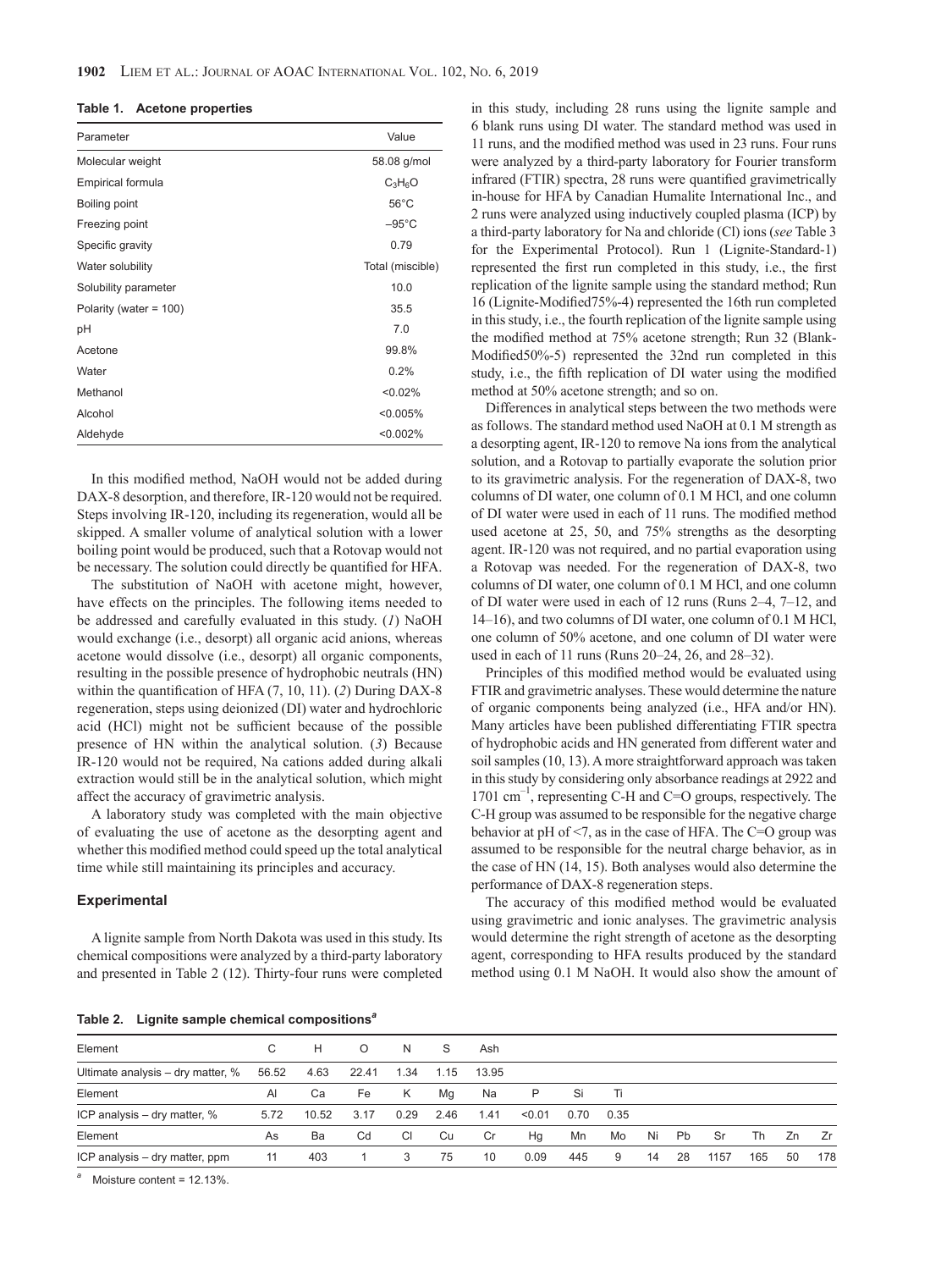| Run | Identification         | Sample   | DAX-8 desorption | Analysis    |
|-----|------------------------|----------|------------------|-------------|
| 1   | Lignite-Standard-1     | Lignite  | 0.1 M NaOH       | <b>HFA</b>  |
| 2   | Lignite-Modified25%-1  | Lignite  | 25% acetone      | <b>HFA</b>  |
| 3   | Lignite-Modified50%-1  | Lignite  | 50% acetone      | <b>HFA</b>  |
| 4   | Lignite-Modified75%-1  | Lignite  | 75% acetone      | <b>HFA</b>  |
| 5   | Lignite-Standard-2     | Lignite  | 0.1 M NaOH       | <b>HFA</b>  |
| 6   | Lignite-Standard-3     | Lignite  | 0.1 M NaOH       | <b>HFA</b>  |
| 7   | Lignite-Modified25%-2  | Lignite  | 25% acetone      | <b>HFA</b>  |
| 8   | Lignite-Modified50%-2  | Lignite  | 50% acetone      | <b>HFA</b>  |
| 9   | Lignite-Modified50%-3  | Lignite  | 50% acetone      | <b>HFA</b>  |
| 10  | Lignite-modified75%-2  | Lignite  | 75% acetone      | <b>HFA</b>  |
| 11  | Lignite-Modified25%-3  | Lignite  | 25% acetone      | <b>HFA</b>  |
| 12  | Lignite-Modified75%-3  | Lignite  | 75% acetone      | <b>HFA</b>  |
| 13  | Lignite-Standard-4     | Lignite  | 0.1 M NaOH       | <b>HFA</b>  |
| 14  | Lignite-Modified25%-4  | Lignite  | 25% acetone      | <b>HFA</b>  |
| 15  | Lignite-Modified50%-4  | Lignite  | 50% acetone      | <b>HFA</b>  |
| 16  | Lignite-Modified75%-4  | Lignite  | 75% acetone      | <b>HFA</b>  |
| 17  | Lignite-Standard-5     | Lignite  | 0.1 M NaOH       | <b>FTIR</b> |
| 18  | Lignite-Standard-6     | Lignite  | 0.1 M NaOH       | <b>HFA</b>  |
| 19  | Lignite-Standard-7     | Lignite  | 0.1 M NaOH       | <b>HFA</b>  |
| 20  | Blank-Modified50%-1    | DI water | 50% acetone      | <b>HFA</b>  |
| 21  | Blank-Modified50%-2    | DI water | 50% acetone      | <b>FTIR</b> |
| 22  | Lignite-Modified50%-5  | Lignite  | 50% acetone      | <b>FTIR</b> |
| 23  | Lignite-Modified50%-6  | Lignite  | 50% acetone      | <b>HFA</b>  |
| 24  | Lignite-Modified50%-7  | Lignite  | 50% acetone      | <b>HFA</b>  |
| 25  | Lignite-Standard-8     | Lignite  | 0.1 M NaOH       | <b>HFA</b>  |
| 26  | Blank-Modified50%-3    | DI water | 50% acetone      | <b>FTIR</b> |
| 27  | Lignite-Standard-9     | Lignite  | 0.1 M NaOH       | <b>HFA</b>  |
| 28  | Blank-Modified50%-4    | DI water | 50% acetone      | <b>HFA</b>  |
| 29  | Lignite-Modified50%-8  | Lignite  | 50% acetone      | <b>HFA</b>  |
| 30  | Lignite-Modified50%-9  | Lignite  | 50% acetone      | <b>HFA</b>  |
| 31  | Lignite-Modified50%-10 | Lignite  | 50% acetone      | Na + Cl     |
| 32  | Blank-Modified50%-5    | DI water | 50% acetone      | <b>HFA</b>  |
| 33  | Lignite-Standard-10    | Lignite  | 0.1 M NaOH       | Na + Cl     |
| 34  | Blank-Standard-1       | DI water | 0.1 M NaOH       | <b>HFA</b>  |

**Table 3. Experimental protocol**

ash within the analytical solution, which was later confirmed using the ICP analysis on Na and Cl ions. The effect of ash on the HFA gravimetric analysis could therefore be evaluated.

The practicality of this modified method would be evaluated based on time consumed for each analytical step to be completed. Changes made to DAX-8 regeneration steps might result in a slightly longer analytical time, whereas skipping analytical steps on IR-120 and a Rotovap would result in a significant time reduction.

#### *Chemical Requirements*

(**a**) *NaOH*.—Laboratory grade, 95% minimum purity (16), made into 0.1 M solution.

(**b**) *HCl*.—Laboratory grade, 31% strength (17), made into 0.1, 1.0, and 6.0 M solutions.

(**c**) *Silver nitrate (AgNO*3*)*.—Laboratory grade, 0.1 M strength (18).

(**d**) *Nitrogen gas*.—Laboratory grade, 99.9% purity (19).

(**e**) *Acetone*.—Laboratory grade, 99.8% purity (5, 6), made into 25, 50, and 75% strengths.

(**f**) *Supelco Supelite DAX-8 resin 21567-U*.—The hydrophobic resin stored in methanol (20).

(**g**) *Amberlite IR120 resin hydrogen form 10322*.—The cation exchange resin (21).

(**h**) *DI water.*

## *Equipment Requirements*

(**a**) *Mortar, pestle, and combustion crucible (100 mL) of ceramic material.*

(**b**) *Analytical balance*.—220 g capacity,  $\pm$  0.1 mg precision.

(**c**) *Sieve analyzer*.—With No. 200 mesh screen.

(**d**) *Erlenmeyer flasks (1000 mL), centrifuge tubes (50 mL), chromatography column of 4 × 25 cm (for DAX-8 resin), chromatography column of 5 × 60 cm (for IR-120), and beaker (50 mL) of glass material.*

(**e**) *Spectrophotometer cuvettes (5 mL) of plastic material.*

(**f**) *Magnetic stir plate and magnetic bar.*

(**g**) *Plastic paraffin films.*

(**h**) *Centrifuge*.—Relative centrifugal force ≥1500.

(**i**) *pH Meter*.—Unit accuracy ±0.01.

(**j**) *Peristaltic pump and tubing*.—5 L/min pumping rate.

(**k**) *Spectrophotometer*.—350 nm wavelength, ±0.005 unit accuracy.

(**l**) *Rotovap*.—400 mL capacity.

(**m**) *Drying oven*.—120°C capacity, ±0.1°C accuracy.

(**n**) *Combustion oven*.—1000°C capacity, ±1°C accuracy.

(**o**) *Desiccator*.—4 L capacity.

(**p**) *Plastic beaker (4 L)*.

(**q**) *Manual stirrer.*

(**r**) *Timer*.

#### *Procedures*

(**a**) *Alkali extraction*.—Approximately 5 g lignite sample was pulverized to pass through mesh No. 200 of U.S. standard sieve size and placed in a crucible and then in a drying oven to a constant weight at  $62 \pm 3$ °C. Approximately 2.5 g dry sample was weighed and put it in a 1000 mL Erlenmeyer flask, followed by 0.1 M NaOH and DI water to make 1000 mL final solution. *Note:* For each blank run, DI water of the same weight replaced the lignite sample. The flask was placed on a magnetic plate with a magnetic bar inside. Air was replaced with nitrogen gas, the flask was covered with a plastic paraffin film, and the solution was mixed for 16 h. The content was transferred to centrifuge tubes and centrifuged for 30 min. Precipitates were discarded, and supernatant (containing HA and FF) was collected in a 1000 mL Erlenmeyer flask. A pH probe was inserted into the solution, and 6.0 M HCl was added until  $pH = 1.0 \pm 0.1$ . The flask was covered with a plastic paraffin film and mixed for 1 h. pH Was occasionally checked until it was stable for 5 min and was readjusted when necessary. The solution was left unstirred for 4 h. The content was transferred to centrifuge tubes and centrifuged for 30 min. Precipitates (containing HA, not needed in this study) were discarded. The analytical solution (containing FF)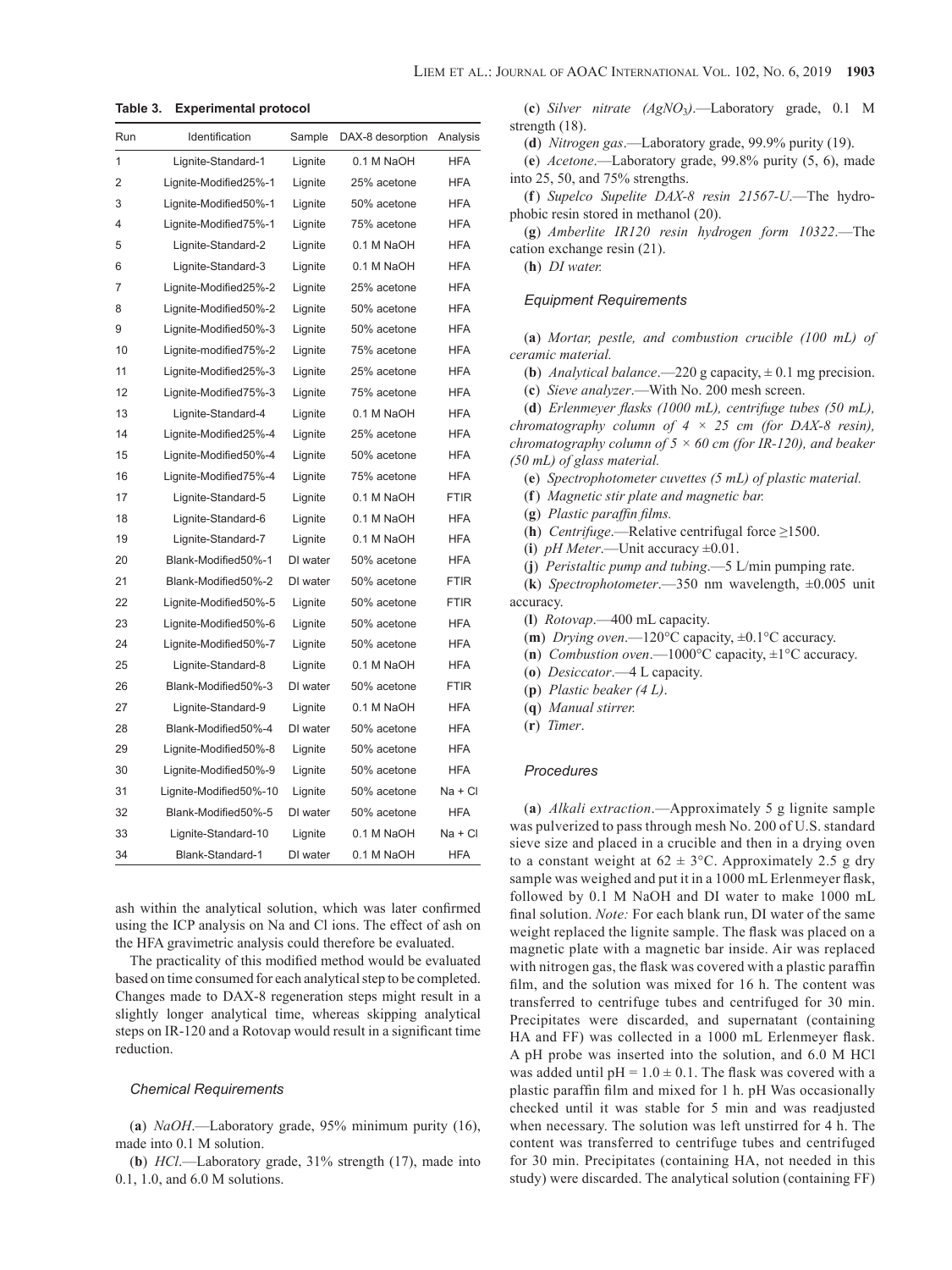was transferred to a 1000 mL Erlenmeyer flask and analyzed for HFA.

(**b**) *HFA analysis*.—(*1*) Fifty mL DAX-8 was packed in a  $4 \times 25$  cm column. It was firstly rinsed with DI water, then with 0.1 M NaOH and 0.1 M HCl three times alternatingly, then soaked with DI water. HFA was adsorpted by pumping FF solution from top of the column. Effluent was discarded from the bottom. The resin was washed using DI water after two column volumes. HFA was then desorpted back to the analytical solution using the following steps.

(*2*) *Standard method*.—NaOH of 0.1 M strength was pumped from the top until three column volumes. Effluent was collected from the bottom and poured from the top into a  $5 \times 60$  cm column filled with 500 mL IR-120 to flow by gravity until two column volumes. The column was washed with 500 mL DI water and added to the solution. The analytical solution was concentrated using a Rotovap to approximately 50 mL at  $62 \pm 3$ °C. The solution was transferred to a ceramic crucible, placed inside a drying oven for to a constant weight at  $62 \pm 3$ °C, and then placed in a desiccator to cool to room temperature and recorded for its weight. The crucible was later put in a combustion oven for 4 h at 500°C and then placed in a desiccator to cool to room temperature and recorded for its weight. Calculations were as follows: Percent ash = (weight of material after combustion  $\div$  weight of dry material)  $\times$  100, and Percent HFA =  $[(weight of material after drying - ash) \div$ weight of dry material]  $\times$  100.

(*3*) *Modified method*.—Acetone of the desired strength (25, 50, or 75%) was pumped from the top until three column volumes. Effluent was collected from the bottom in a 1000 mL Erlenmeyer flask, placed inside a drying oven to approximately 100 mL at  $62 \pm 3$ °C, transferred to a ceramic crucible, then placed inside the oven to a constant weight at the same temperature. It was then placed in a desiccator to cool to room temperature and recorded for its weight. The crucible was later put in a combustion oven for 4 h at 500°C and then placed in a desiccator to cool to room temperature and was recorded for its weight. Calculations were the same as in (*2*) above.

(*4*) *DAX-8 regeneration for the standard method*.—Two columns of DI water, one column of 0.1 M HCl, and one column of DI water were pumped from the top. For the modified method of 12 runs (Runs  $2-4$ ,  $7-12$ , and  $14-16$ ), two columns of DI water, one column of 0.1 M HCl, and one column of DI water were pumped from top. For the modified method of 11 runs (Runs 20–24, 26, and 28–32), two columns of DI water, one column of 0.1 M HCl, one column of 50% acetone, and one column of DI water were pumped from the top.

(*5*) *IR-120 regeneration for the standard method*.—The resin was poured into a 4 L beaker, covered with 1.0 M HCl, and left for 30 min with occasional stirring once every 5 min. It was rinsed with DI water, stirred for 15 s, and left for 5 min. These steps were repeated until the rinse water was free from Cl ions, as per the following steps. Ten milliliters of rinse water was put in a 50 mL beaker, and then two drops of  $0.1$  M AgNO<sub>3</sub> were added until no precipitates or changes in color were observed. For the modified method, this resin would not be required, and the whole series of steps could be skipped.

During the quantification of HFA, the analytical time to complete each step was recorded. Changes in the modified method compared with the standard method included the use of acetone as an additional step during DAX-8 regeneration and the omission of IR-120 and a Rotovap.

| Table 4.<br><b>FTIR results</b> |
|---------------------------------|
|---------------------------------|

|                 |                         |     |              | Group | Ratio |
|-----------------|-------------------------|-----|--------------|-------|-------|
| Run             | Identification          | рH  | C-H          | $C=O$ |       |
| 17 <sup>a</sup> | Lignite-Standard-5      | 2.6 | 0.193        | 0.131 | 1.47  |
| $21^b$          | DI water-Modified50%-2  |     | <b>Blank</b> |       |       |
| $22^c$          | Lignite-Modified50%-5   | 2.8 | 0.194        | 0.176 | 1.10  |
| 26 <sup>d</sup> | DI water-modified 50%-3 | 2.4 | 0.100        | 0.070 | 1.43  |

Completed after one run of Lignite-Modified75%.

Completed after one run of DI water-Modified50%.

*<sup>c</sup>* Completed after one run DI water-Modified50%.

Completed after one run of Lignite-Standard.

#### **Results**

Using the FTIR analysis, spectra for Runs 17, 21, 22, and 26 were generated within absorbance ranges of  $600-4000$  cm<sup>-1</sup>. Run 21 had no identifiable (blank) spectra. Others showed the presence of polysaccharides, C=C, COO– stretch, C=O of COOH, aliphatic C-H stretch, C-H stretch, and O-H stretch, typically observed for samples containing fulvic components. pH values of these three runs were 2.6, 2.8, and 2.4, respectively (14, 15). For the identification of HFA and HN, only readings at 2922 and 1701  $\text{cm}^{-1}$  were discussed. Run 17 showed 0.193 and 0.131 readings (ratio  $= 1.47$ ), Run 22 showed 0.194 and 0.176 readings (ratio  $=$ 1.10), and Run 26 showed 0.100 and 0.070 readings (ratio  $=$ 1.43), respectively (*see* Table 4). For pH values of <7, higher ratio values indicated that the organic components were more to the negative charge behavior, whereas lower values were more to the neutral side (14, 15).

Using the gravimetric analysis for the lignite sample, acetone at 50% strength (Runs 3, 8, 9, 15, 23, 24, 29, and 30) produced HFA results  $[mean = 2.31\%, SD = 0.227\%, and coefficient of$ variation  $(CV) = 9.8\%$  corresponding to those of the standard method of Runs 1, 5, 6, 13, 18, 19, 25, and 27 (mean = 2.38%,  $SD = 0.203\%$ , and  $CV = 8.5\%$ ). Acetone at 25% strength (Runs 2, 7, 11, and 14) produced lower results (mean =  $1.88\%$ , SD = 0.144%, and CV = 7.7%). Acetone at 75% strength (Runs 4, 10, 12, and 16) produced higher results (mean  $= 2.47\%$ , SD  $=$ 0.343%, and CV = 13.9%). Run 20 produced 0.35% HFA. Run 28 produced 0.16% HFA. Run 32 produced 0.03% HFA. Run 34 produced 0.31% HFA (*see* Table 5).

For the gravimetric analysis of the lignite sample, acetone at 50% strength of Runs 3, 8, 9, 15, 23, 24, 29, and 30 produced higher ash contents (mean =  $34.81\%$ , SD =  $9.058\%$ , and CV = 26.0%) than those of the standard method of Runs 1, 5, 6, 13, 18, 19, 25, and 27 (mean =  $16.03\%$ , SD =  $5.286\%$ , and CV = 32.9%). Run 32 (Blank-Modified50%-5) and Run 34 (Blank-Standard-1) produced 92.34 and 64.68% ash, respectively (*see* Table 6). The ionic analysis using ICP found 11.2 mg/L Na and 43.7 mg/L Cl for Run 31 (Lignite-Modified50%-10), whereas Run 33 (Lignite-Standard-10) contained 1.9 and 14.6 mg/L, respectively, as presented in Table 7 (22).

From 28 runs of gravimetric analysis on HFA, the average total analytical time to complete one analysis using the standard method was 57 h. The addition of acetone during DAX-8 desorption in the modified method increased its analytical time by 0.25 h. The omission of IR-120 and a Rotovap in the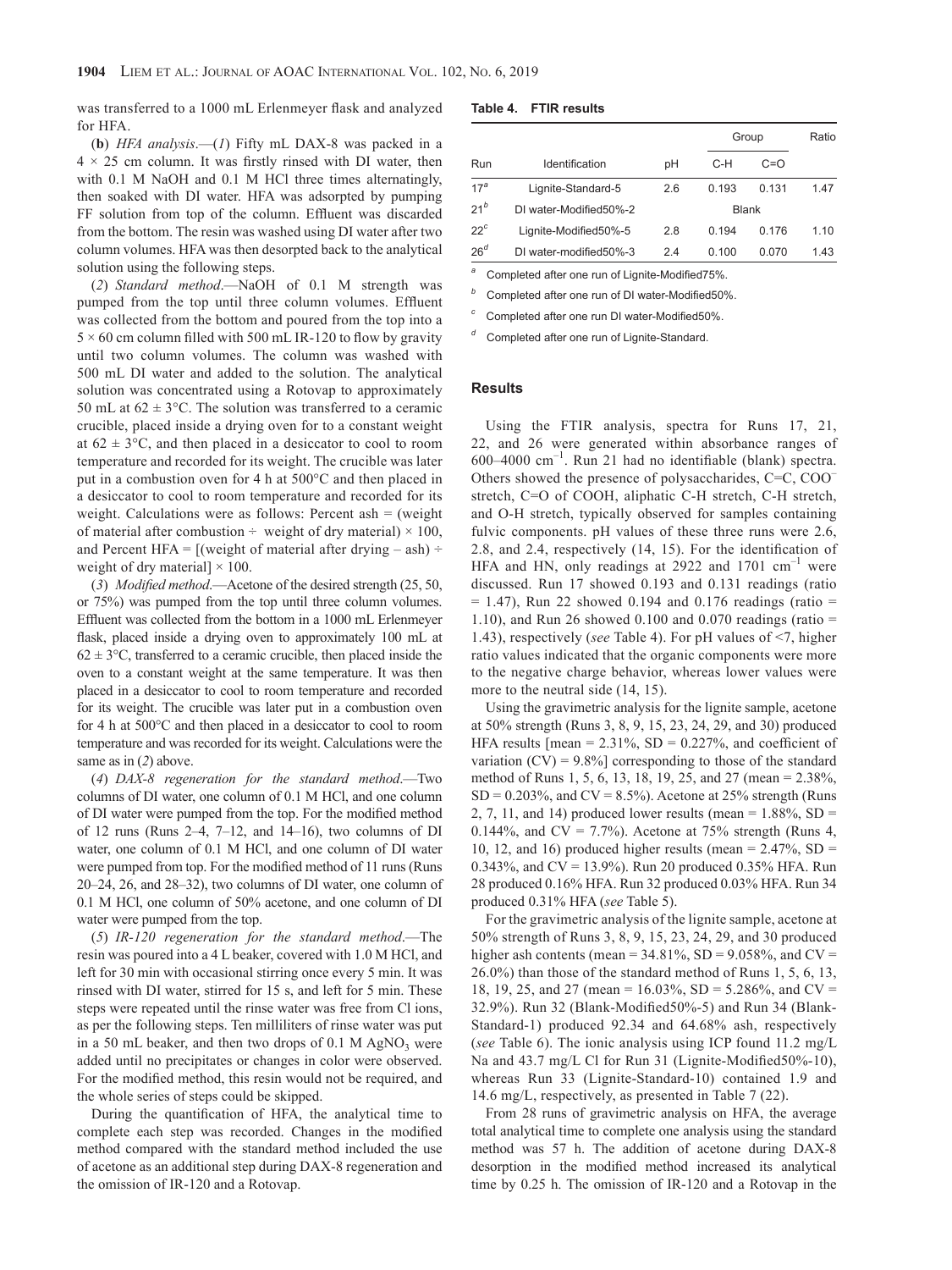# **Table 5. HFA results**

| <b>Run</b>                  | Identification                             | Mean, % | SD, %     | CV, %     |  |
|-----------------------------|--------------------------------------------|---------|-----------|-----------|--|
| 1, 5, 6, 13, 18, 19, 25, 27 | Lignite-Standard-1, 2, 3, 4, 6, 7, 8, 9    | 2.38    | 0.203     | 8.5       |  |
| 2, 7, 11, 14                | Lignite-Modified25%-1, 2, 3, 4             | 1.88    | 0.144     | 7.7       |  |
| 3, 8, 9, 15, 23, 24, 29, 30 | Lignite-Modified50%-1, 2, 3, 4, 6, 7, 8, 9 | 2.31    | 0.227     | 9.8       |  |
| 4, 10, 12, 16               | Lignite-Modified75%-1, 2, 3, 4             | 2.47    | 0.343     | 13.9      |  |
| 20 <sup>a</sup>             | DI water-Modified50%-1                     | 0.35    | $NA^b$    | <b>NA</b> |  |
| 28 <sup>c</sup>             | DI water-Modified50%-4                     | 0.16    | <b>NA</b> | <b>NA</b> |  |
| 32 <sup>d</sup>             | DI water-Modified50%-5                     | 0.03    | <b>NA</b> | <b>NA</b> |  |
| 34 <sup>e</sup>             | DI water-Standard-1                        | 0.31    | <b>NA</b> | <b>NA</b> |  |

*<sup>a</sup>* Completed after three consecutive runs of Lignite-Standard.

*<sup>b</sup>* NA = Not available.

*<sup>c</sup>* Completed after one run of Lignite-Standard.

Completed after three consecutive runs of Lignite-Modified50%.

Completed after one run of Lignite-Standard.

# **Table 6. Ash results**

| Run                         | Identification                             | Mean, % | SD. %     | CV, %     |
|-----------------------------|--------------------------------------------|---------|-----------|-----------|
| 1, 5, 6, 13, 18, 19, 25, 27 | Lignite-Standard-1, 2, 3, 4, 6, 7, 8, 9    | 16.03   | 5.286     | 32.9      |
| 3, 8, 9, 15, 23, 24, 29, 30 | Lignite-Modified50%-1, 2, 3, 4, 6, 7, 8, 9 | 34.81   | 9.058     | 26.0      |
| 32 <sup>a</sup>             | DI water-Modified-5                        | 92.34   | $NA^b$    | <b>NA</b> |
| 34 <sup>c</sup>             | DI water-Standard-1                        | 64.68   | <b>NA</b> | <b>NA</b> |

*<sup>a</sup>* Completed after three consecutive runs of Lignite-Modified50%.

*<sup>b</sup>* NA = Not available.

*<sup>c</sup>* Completed after one run of Lignite-Standard.

# **Table 7. Na and Cl results**

| Run             | Identification         | Na, mg/L | CI, mg/L |
|-----------------|------------------------|----------|----------|
| 31 <sup>a</sup> | Lignite-Modified50%-10 | 112      | 43.7     |
| 33 <sup>b</sup> | Lignite-Standard-10    | 1.9      | 14.6     |

*<sup>a</sup>* Completed after two consecutive runs of Lignite-Modified50%.

Completed after one run of DI Water-Modified 50%.

modified method reduced it by 8.5 h. The use of the modified method saved 8.25 h of total analytical time over the standard method (*see* Table 8).

## **Discussion**

Run 21 (Blank-Modified 50%-2) was completed after Run 20 (Blank-Modified50%-1). This meant that DAX-8 should have been clean from any organic components prior to Run 21, other than acetone, which was used as the desorpting agent, as shown in the FTIR spectra. The nonidentifiable (blank) FTIR spectra for Run 21 indicated that acetone did not interfere with any spectral interpretations. Run 17 (Lignite-Standard-5) and Run 22 (Lignite-Modified50%-5) produced almost identical amounts of HFA, as expected, because both contained the same sample. Interestingly, both runs also showed some amounts of HN. This suggested that when using the standard method, both HFA and HN components were adsorpted by DAX-8 and desorpted using NaOH, which was later quantified as HFA.

Because of the use of acetone, the modified method resulted in more HN being detected. This agrees with the fact that acetone would desorpt all organic components including HFA and HN, which were later quantified as HFA. This indicated that organic components being quantified by both standard and modified methods were actually a combination of mainly HFA and some HN, which still met the definition of HFA as "components soluble in both alkali and acids solutions, and adsorpted to a hydrophobic resin (DAX-8) at pH 1" (2).

Most interestingly, Run 26 (DI water-Modified50%-3), which was completed after Run 25 (Lignite-Standard-8), showed some amounts of HFA and HN. This suggests that DAX-8 adsorpted both of them, and the fact that it also contained HFA shows that regeneration steps using the standard method (two columns of DI water, one column of 0.1 HCl, and one column of DI water) completed on the previous run (Run 25) were inadequate.

Using the gravimetric method, HFA results obtained from both standard and modified methods showed that acetone at 50% strength was the right strength to produce results corresponding to those of the standard method using 0.1 M NaOH. Acetone at 25% strength produced lower results, suggesting that the desorption of HFA (and some HN) from DAX-8 was not complete. Acetone at 75% strength produced higher results, suggesting that more HN was desorpted from the resin. As shown earlier by the FTIR analysis, HFA results obtained from both standard and modified methods contained some amounts of HN. This indicated that, in terms of principles, the modified method did not deviate from the standard method, although its accuracy depended on the right strength of acetone being applied.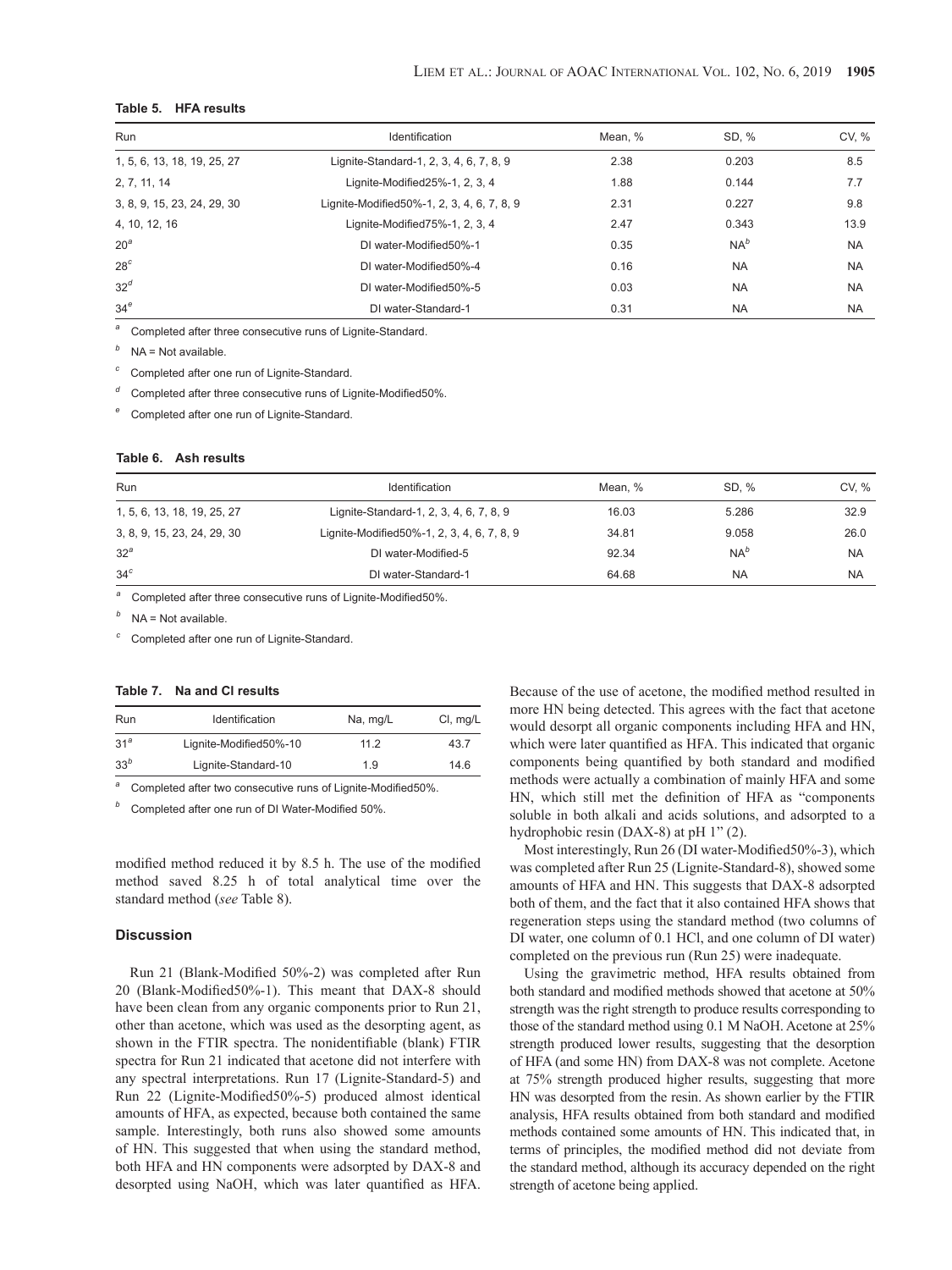| Table 8. |  |  |  |  |  |  | <b>Analytical times</b> |
|----------|--|--|--|--|--|--|-------------------------|
|----------|--|--|--|--|--|--|-------------------------|

|                                                                                                                       | Analytical time, h <sup>a</sup> |                 |                                         |  |
|-----------------------------------------------------------------------------------------------------------------------|---------------------------------|-----------------|-----------------------------------------|--|
| Analytical step                                                                                                       | Standard method                 | Modified method | Modified method over<br>standard method |  |
| Sample drying alkaline extraction, acidification, centrifuging,<br>settling, FF through DAX-8 (adsorption) desorption | 28                              | 28              | No difference                           |  |
| DAX-8 regeneration                                                                                                    | 0.5                             | 0.75            | Addition of acetone                     |  |
| IR-120 usage, regeneration                                                                                            | 1.5                             | 0               | IR-120 not required                     |  |
| Rotovap usage, drying, ash corrections                                                                                | 27                              | 20              | Rotovap not required                    |  |
| Total analytical time                                                                                                 | 57                              | 48.75           | 8.25 h shorter                          |  |

*<sup>a</sup>* Average of 28 runs to the closest 0.25 h.

For the modified method, implementing acetone at 50% strength within regeneration steps of DAX-8 (Runs 20–24, 26, and 28–32) or not implementing it (Runs 2–4, 7–12, and 14–16) did not have any effects on HFA results. This suggests that 50% acetone used during desorption earlier, together with two columns of DI water, one column of 0.1 M HCl, and one column of DI water during the regeneration afterwards, provided an adequate regeneration for the resin.

Run 20 (DI water-Modified50%-1, completed after three consecutive runs of the lignite sample using the standard method) quantified some organic components at 0.35%. These were leftover HN (and, most likely, some HFA; *see* the FTIR analysis above) originating from the three previous runs. For each run, it could be approximated at  $0.35\% \div 3 = 0.12\%$ . The same explanation applied for Run 28 (DI-water-Modified50%-4, completed after one run of the lignite sample using the standard method), in which 0.16% of organic components were leftover HN (and some HFA) originating from the previous run. The fact that it also contained some HFA indicates that regeneration steps using the standard method completed on the previous runs (Runs 17–19 and 27) were inadequate.

Run 32 (DI water-Modified50%-5, completed after three consecutive runs of the lignite sample using the modified method at 50% strength) quantified very few organic components at 0.03%. These were leftover HN originating from the three previous runs. For each run, it could be approximated at  $0.03\% \div 3 = 0.01\%$ . This suggested that the modified method, because of the presence of acetone, provided an adequate (almost complete) regeneration on each of these three previous runs.

Run 34 (DI water-Standard-1, completed after one run of the lignite sample using the standard method) quantified some organic components at 0.31%. These were leftover HFA (and, most likely, some HN; *see* the FTIR analysis above) originating from the previous run. This suggests that DAX-8 adsorpted both HFA and HN. The fact that it also contained HFA indicates that regeneration steps using the standard method on the previous run were inadequate.

The gravimetric analysis found that the omission of IR-120 resulted in higher ash, as shown in Runs 3, 8, 9, 15, 23, 24, 29, and 30 (the modified method at 50% acetone strength, mean = 34.81%) in comparison to Runs 1, 5, 6, 13, 18, 19, 25, and 27 (the standard method, mean  $= 16.03\%$ ). However, these higher ash contents did not affect the accuracy of HFA quantification, as shown by the fact that results from both methods corresponded very well.

The gravimetric analysis for blank samples showed that Run 32 (Blank-Modified50%-5, completed after three consecutive runs of the lignite sample using the modified method at 50% acetone strength) produced 92.34% ash. For each run, it could be approximated at  $92.34\% \div 3 = 30.78\%$ , which was smaller than 64.68% obtained from Run 34 (DI-water-Standard-1, completed after one run of the lignite sample using the standard method). These results corresponded well with the previous results. The modified method provided a much better DAX-8 regeneration, that Run 32 produced smaller organic components (HFA and HN) and ash contents leftover from the previous runs compared with those of Run 34.

The ionic analysis using ICP for Run 31 (Lignite-Modified 50%-10, completed after two consecutive runs of the lignite sample using the modified method at 50% strength acetone) produced 11.2 and 43.7 mg/L Na and Cl, respectively. For each run, it could be approximated at  $11.2 \div 3 = 3.7$  and  $43.7 \div$ 3 = 14.6 mg/L, respectively (*Note:* Because it contained lignite material, Run 31 was included in this calculation). Run 33 (Lignite Standard-10, completed after one run of DI-water using the modified method at 50% acetone strength) produced lower results at 1.9 and 14.6 mg/L, respectively. This was in agreement with the previous findings that the omission of IR-120 resulted in higher ash contents.

It could be speculated that the use of the standard method would result in some HFA and HN being retained within DAX-8 after its regeneration, which would reach their maximum amounts and not increase after one run or so. When using fresh DAX-8, the first result could be expected to be lower, which would be followed by higher and stable results afterward. A similar situation, but at a smaller magnitude because of a better regeneration performance on DAX-8, could also be expected for the modified method.

The use of acetone as a desorpting agent reduced the total analytical time by 8.25 h. This represented approximately 14% time saving of the analytical time compared with the standard method.

#### **Conclusions and Recommendations**

Both standard and modified methods resulted in the presence of HN within the gravimetric quantification of HFA, in which more HN were detected using the modified method. This indicated that the organic components being quantified were actually a combination of mainly HFA and some HN, which still met the definition of HFA as "components soluble in both alkali and acids solutions, and adsorpted to a hydrophobic resin  $(DAX-8)$  at pH  $1$ ."

The modified method using acetone at 50% strength produced HFA results that corresponded well with those of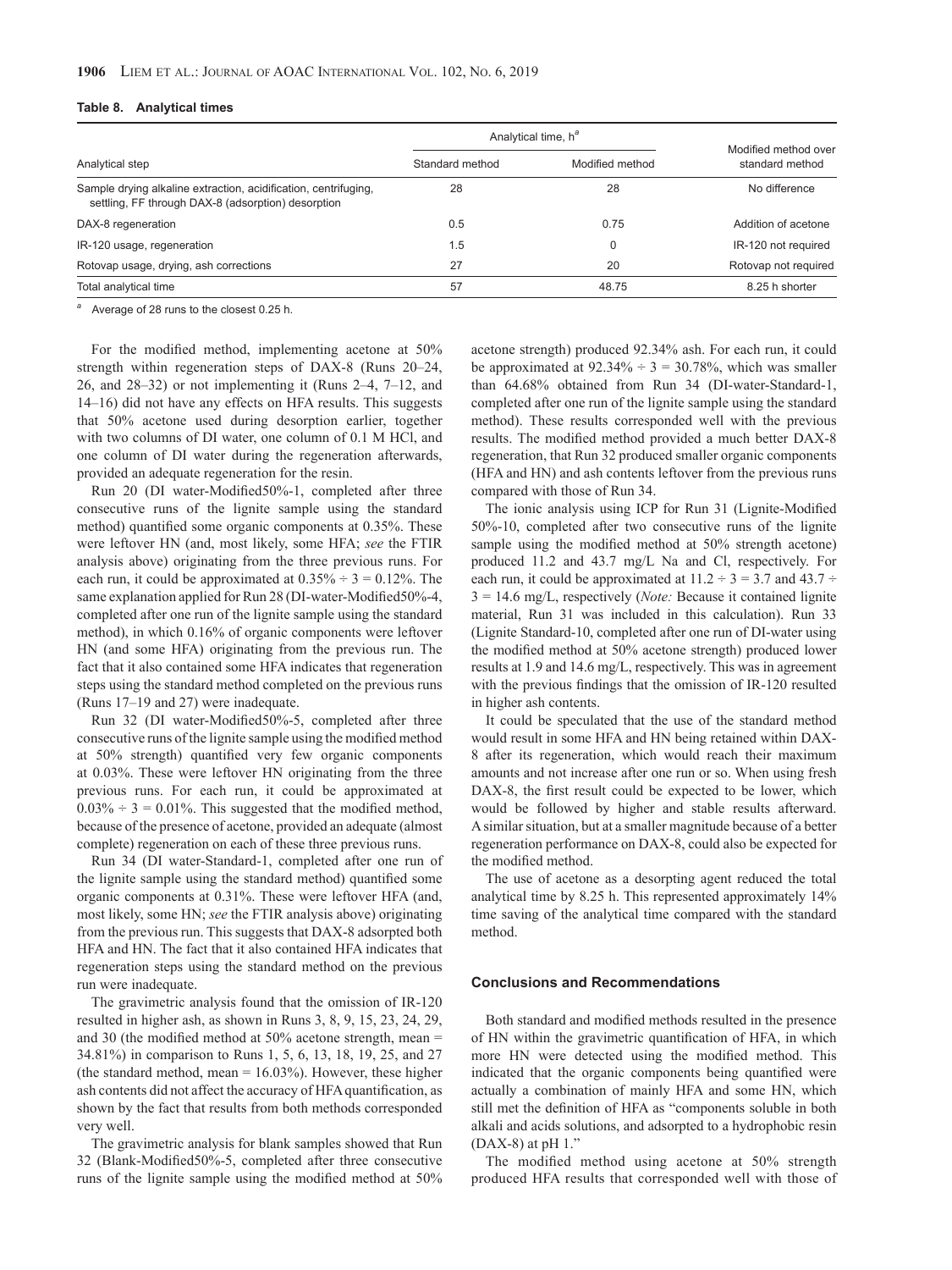the standard method using NaOH at 0.1 M. This method resulted in higher ash contents within the analytical solution, but they did not affect its accuracy. The modified method provided an adequate (almost complete) DAX-8 regeneration, but the standard method did not. This method required a significantly shorter analytical time because of the omission of IR-120 and a Rotovap.

This study demonstrated the potential of acetone as a desorpting agent for DAX-8 in the gravimetric quantification of HFA in lignite material. A detailed evaluation of the nature of the organic components being quantified (i.e., HFA and/or HN) using Nuclear Magnetic Resonance (NMR) analysis is recommended. A thorough evaluation of the capacity of DAX-8, involving larger volumes of resin, higher strengths of HFA in the evaluated sample, and various methods of regeneration (including the use of acetone at a higher strength for both standard and modified methods), is also recommended.

# **Acknowledgments**

Humic Products Trade Association provided the lignite sample and advice through e-mail correspondence.

#### **References**

- (1) Lamar, R.T., Olk, D.C., Mayhew, L., & Bloom, P. (2014) *J. AOAC Int*. **97**, 721–730. doi:[10.5740/jaoacint.13-393](https://doi.org/10.5740/jaoacint.13-393)
- (2) *ISO 19822:2018: Fertilizers and Soil Conditioners – Determination of Humic Acid and Hydrophobic Fulvic Acids Concentrations in Fertilizer Materials*, International Organization for Standardization, Geneva, Switzerland
- (3) California Department of Food and Agriculture (1999) *Humic Acid Method*, Sacramento, CA
- (4) Swift, R.S. (1996) in *Methods of Soil Analysis, Part 3: Chemical Methods*, D.L. Sparks (Ed.), Soil Science Society of America, Madison, WI, pp 1018–1021
- (5) Smallwood, I.M. (1996) *Handbook of Organic Solvent Properties*, Elsevier, Burlington, MA
- (6) Fisher Chemical Acetone Certified ACS 99.8%, Fisher Scientific Co., Fair Lawn, NJ
- (7) Mantoura, R.F.C., & Riley, J.P. (1975) *Anal. Chim. Acta* **76**, 97–106. doi[:10.1016/S0003-2670\(01\)81990-5](https://doi.org/10.1016/S0003-2670(01)81990-5)
- (8) Aiken, G.R., Thurman, E.M., & Malcolm, R.L. (1979) *Anal. Chem.* **51**, 1799–1803. doi[:10.1021/ac50047a044](https://doi.org/10.1021/ac50047a044)
- (9) Aiken, G.R., McKnight, D.M., Thorn, K.A., & Thurman, E.M. (1992) *Org. Geochem.* **18**, 567–573. doi[:10.1016/0146-6380\(92\)90119-I](https://doi.org/10.1016/0146-6380(92)90119-I)
- (10) Leenheer, J.A. (1981) *Environ. Sci. Technol*. **15**, 578–587. doi[:10.1021/es00087a010](https://doi.org/10.1021/es00087a010)
- (11) Leenheer, J.A., & Croué, J.-P. (2003) *Environ. Sci. Technol.* **1**, 19–26
- (12) Certificate of Assay File 62765: Ultimate & ICP Analyses (2019) Loring Laboratories Ltd, Calgary, AB, Canada
- (13) Polubesova, T., Chen, Y., Navon, R., & Chefetz, B. (2008) *Environ. Sci. Technol.* **42**, 4797–4803. doi:[10.1021/es8003602](https://doi.org/10.1021/es8003602)
- (14) Analysis of a Liquid Sample by Fourier Transform Infra Red (FTIR) Spectra Measurements and Analysis (2018) ChemAnalytical LLC, Pittsford, NY
- (15) Analysis of Liquid Samples by Fourier Transform Infra Red (FTIR) Spectra Measurements and Analysis (2019) ChemAnalytical LLC, Pittsford, NY
- (16) Sodium Hydroxide 95% Minimum (2018) Anachemia Canada Inc., Montreal, QE, Canada
- (17) Hydrochloric Acid 31% (2018) ClearTech Industries Inc., Saskatoon, SK, Canada
- (18) Silver Nitrate Solution 0.10 N (2018) EMD Millipore Co., Darmstadt, Germany
- (19) Nitrogen 99.999% (2018) Praxair Canada Inc., Mississauga, ON, Canada
- (20) Certificate of Analysis: Supelite DAX-8 Resin (2018) Supelco, Sigma-Aldrich Co., Bellefonte, PA
- (21) Certificate of Analysis: Amberlite IR120 H Resin (2018) Supelco, Sigma-Aldrich Co., Bellefonte, PA
- (22) Certificate of Analysis: Lab Work Order Nos. L2201248 & L2223040-1/2 (2019) ALS Environmental Laboratories Ltd, Edmonton, AB, Canada